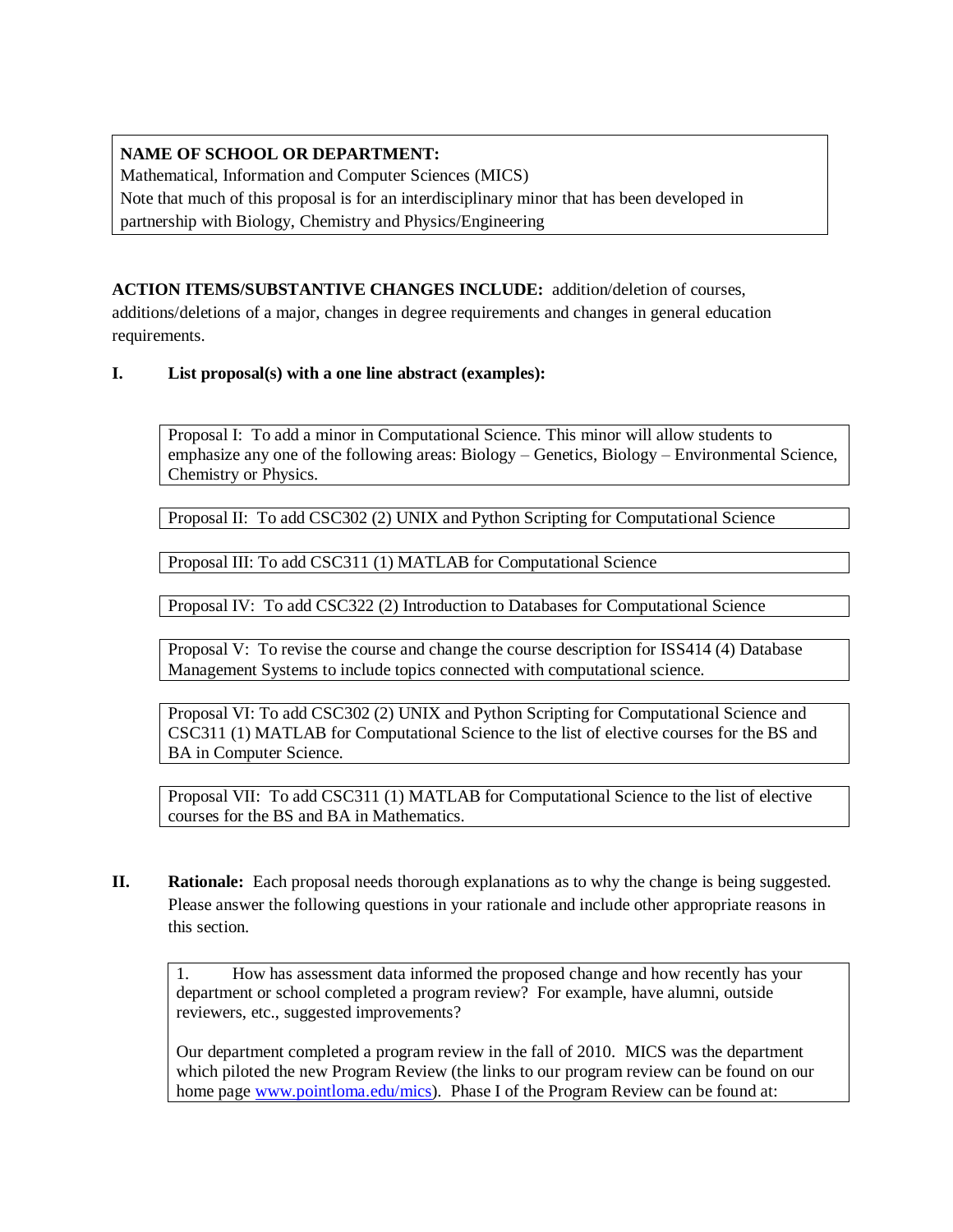[https://portal.pointloma.edu/web/mathematical-information-and-computer-](https://portal.pointloma.edu/web/mathematical-information-and-computer-sciences/programreviewi)

[sciences/programreviewi](https://portal.pointloma.edu/web/mathematical-information-and-computer-sciences/programreviewi) and Phase II of the Program Review can be found at: [https://portal.pointloma.edu/web/mathematical-information-and-computer-](https://portal.pointloma.edu/web/mathematical-information-and-computer-sciences/programreviewii)

[sciences/programreviewii.](https://portal.pointloma.edu/web/mathematical-information-and-computer-sciences/programreviewii) These two documents are web based and thus all the appendices are linked into the body of the document at the appropriate locations. The review involved a complete curriculum review and the involvement of all faculty, as well as participation by students and alumni. The program review also contains the comments of two external reviewers and the department's response to those comments.

As the result of that Program Review we:

- Proposed several curricular revisions in our department (which were approved)  $\bullet$
- Proposed a minor in Computational Science, but also indicated that further discussion  $\bullet$ among the faculty in the science building would be necessary before a completed proposal could be brought forward. Thus we indicated that the proposal for a minor in Computational Science would be submitted in the fall of 2011.
- $\bullet$ As part of our curricular revision in 2010-11 we reduced department load by 6.5 units per year to create space for this minor. Provost Kerry Fulcher agreed to allow us to "reserve" those units for this proposal (see 2010-11 submission for complete details).

Department of Labor statistics show the Computational Science is one of the fastest growing areas of employment. The premise of Computational Science is that much of the current scientific research (particularly that done in industrial settings involving biotechnology, nuclear power and national security) are done by interdisciplinary teams. The premise is that each member of the team is an expert in their field of study but is sufficiently conversant with the other disciplines of their team members to be able to function effectively in a team. For example, much of the current work on the human genome involves pattern matching. To do this work effectively, there needs to be a team member with knowledge of genetics and a team member with knowledge of computational techniques including database management and pattern matching.

The minor is designed to allow MICS students (Computer Science and Mathematics) to gain limited knowledge in one of Biology, Chemistry or Physics to be able to help scientists with the computational needs in their research. In a similar way the minor is designed to expose Biology, Chemistry and Physics majors to enough computational techniques to help them identify when a Mathematician or Computer Scientist could help with their research. The capstone of the minor requires students to complete an interdisciplinary team project which will involve pairing MICS students with science students to work on a joint project.

As is indicated below, the minor is designed to leverage coursework that students are already taking and to strengthen their knowledge of a complimentary discipline.

It should also be noted that all of the departments in the Science Building submitted a joint grant proposal to strengthen interdisciplinary learning in the science to the Howard Hughes Medical Institute. We will not know for some time if the grant will be awarded.

2. What are comparable universities and colleges doing?

*Proposals I-V:* Based on extensive research we have found that have both majors and minors in Computational Science, but the programs that appear to be the most successful are minors. PLNU is a perfect institution for building an interdisciplinary Computational Science minor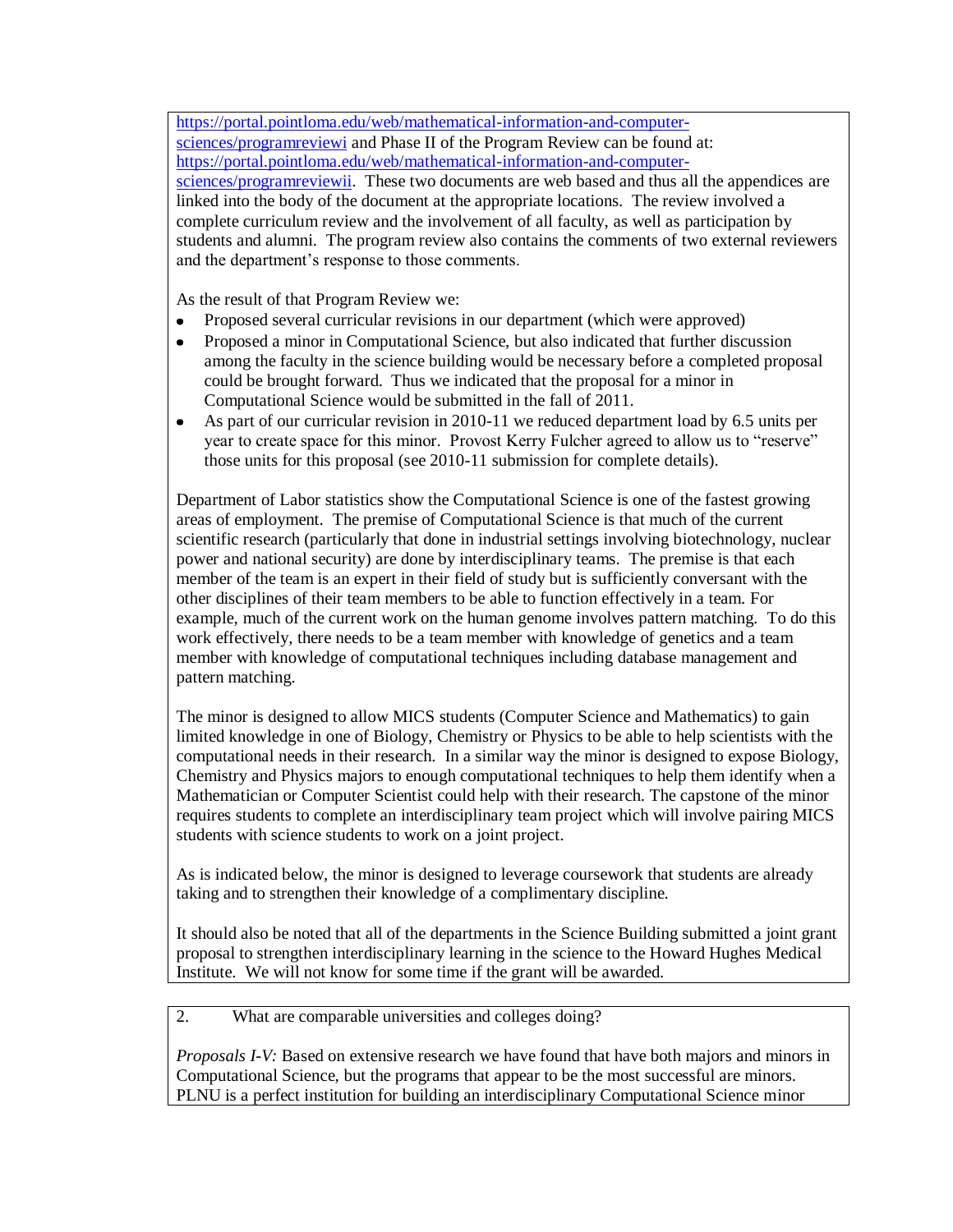because of the long history of collaborative work among all departments in the Science Building.

It should be noted that the external reviewers for our Program Review were very favorable about the move to add a minor in Computational Science.

*Proposal V:*The small modification of content in ISS414 to include Computational Science tools and topics is consistent with the guild standards (ACM Association of Computing Machinery) for database classes.

*Proposal VI-VII:* Adding these courses as electives to the majors is consistent with guild standards.

3. Is the change related to stipulations imposed by outside accrediting agencies (addressing standards, etc.)?

*Proposals I-VII:* The proposed changes are consistent with guild standards. The design of the minor is the result of more than two years of research into successful programs and the skills that local employers are seeking. Lori Carter's sabbatical this Fall (2011) is focused on detailed course development of the new courses for this minor and building relationships with local companies to facilitate internships or research opportunities for the Computational Science minors.

4. How does the proposed change relate to the mission of the university?

*Proposals I-VII:* The addition of this minor provides new ways for our students minds to be "engaged and challenged" and is strengthens our commitment to interdisciplinary learning and interdepartmental collaboration.

The addition of the minor as well as the program that we hope to have funded by the Howard Hughes Medical Institute will also expand interdisciplinary research among the faculty.

5. How does the change accommodate the department or school's learning outcomes for the major, minor, concentration, etc.? For instance, does the change help balance out the curriculum, or does it fill in a missing gap that would help strengthen the program? Does it add breadth or depth, etc.?

*Proposals I-VII:* This proposal adds another opportunity for the students in the Science Building to broaden their scientific knowledge and gain skills that are valuable to employers. It is typical for students in the Science Building to combine a major in one department with a minor in another or to double major. It is anticipated that this will increase the number of students who study across disciplines. It may reduce by a small amount the number of Biology, Chemistry, Physics, and Physics/Engineering students who minor in Mathematics or Computer Science. However based on conversation among faculty in the building, particularly for Chemistry and Physics students, there are some circumstances in which the educational goals of the students will be better served by minoring in Mathematics or Computer Science.

6. What impact will it have on the size of the major, minor, etc.?

*Proposals I-V:* This will add a new minor, but it will require the creation of only 5 units of new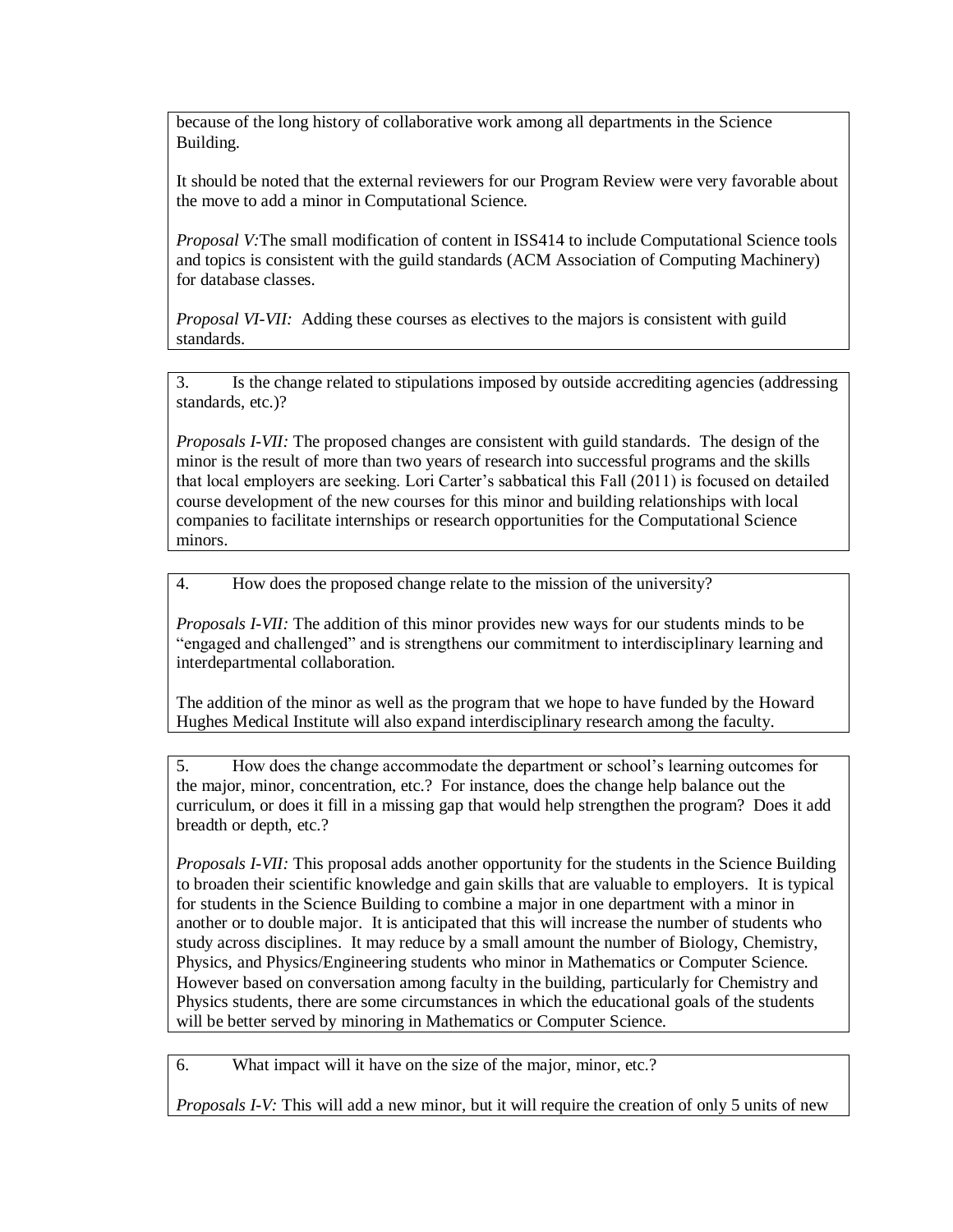coursework to build the minor. The rest of the minor comes from existing courses. MICS freed up those five units in our most recent curriculum revision.

*Proposals V-VII:* These changes will not change the size of the majors to which they are connected.

7. Will the change(s) be sustainable with human and financial resources?

*Proposals I-IV:* Yes, as indicated above. Part of the MICS Program Review and APC proposal in 2010 was to reallocate human resources to make this possible. There will be a limited amount of computers and software required to support faculty and student Computational Science research, but the MICS Department has raised the necessary funds to purchase those items (less than \$8000).

*Proposals V-VII:* There is no human or financial resource implications of these changes.

8. State other rationale that you deem appropriate.

*Proposals I-VII:* This minor leverages many of the classes that the students need to take for their major and it makes use of specific GE course selections. To see how this is accomplished see the table below The catalog description for an analysis of the impact in each major.

**III. Tentative Syllabus/Course Learning Outcomes:** If you are proposing new courses, please include a tentative syllabus with course learning outcomes. This should not include textbooks, calendar, etc., but merely an idea of what the course content will include as well as what you hope the student will accomplish by the end of the course. **State four course learning outcomes at the most.** 

#### **Syllabus:**

CSC302 (2) UNIX AND PYTHON SCRIPTING FOR COMPUTATIONAL SCIENCE

#### **Background:**

Students will have had one semester of basic computer programming before taking this course. The focus of the course is on working with data in various formats using tools that are widely used in computational science applications (this comes from research in the industry).

#### **Outcomes:**

Students will:

- $\bullet$ become competent users of the UNIX operating system.
- be able to find and manipulate data from various file formats (including text, FASTA, HTML, XML) using regular expressions with UNIX and Python scripts.
- use Python for data analysis and for more specialized purposes using third party modules  $\bullet$ including NumPy, BioPython, and Tkinter.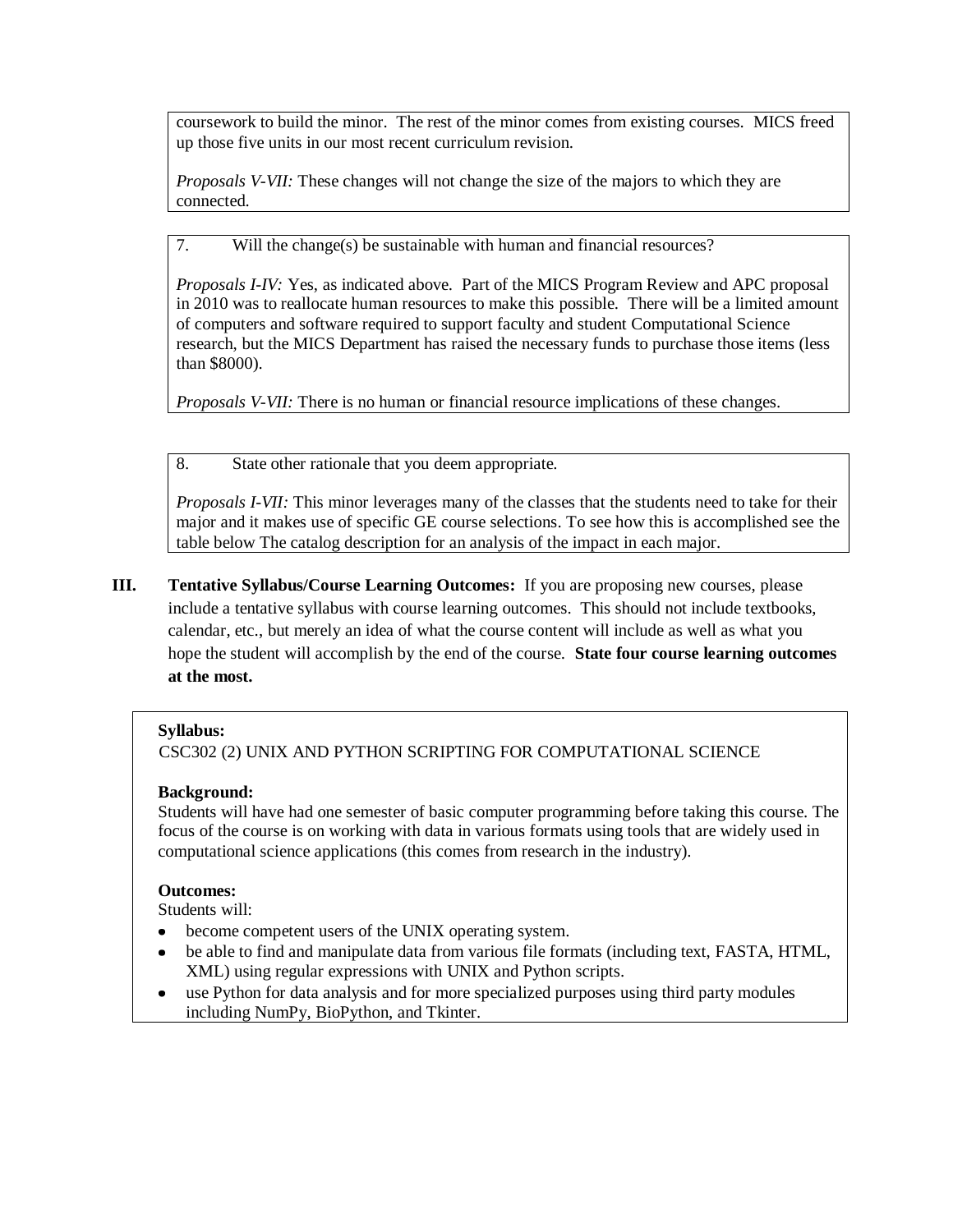#### **Syllabus:** CSC311 (1) MATLAB FOR COMPUTATIONAL SCIENCE

## **Background:**

MATLAB is a commonly used tool for numerical computation and data visualization. The Physics and Engineering department teaches the use of this tool to their freshmen. However, they use that class as a way to build relationships among their freshmen cohort and after conversation it became clear that it would interfere with the pedagogical purpose of that class to make if available to all computational science students. Before taking this class students will have had one semester of programming. That is important because the logic involved in writing computer code is the same as the logic needed to write commands in MATLAB.

### **Outcomes:**

Students will:

- be able to use MATLAB for numerical computation, visualization and data analysis on data  $\bullet$ generated in scientific research.
- be able to select the appropriate tool from the MATLAB toolboxs to solve specific problems.

### **Syllabus:**

CSC322 (2) INTRODUCTION TO DATABASES FOR COMPUTATIONAL SCIENCE

# **Background:**

 Computer Science and Computer Information Systems majors take a four unit class on databases (ISS414). This course depends on significantly more programming experience than can be acquired by taking one semester of computer programing. CSC322 has been designed as an alternative to ISS414 for Computational Science minors from disciplines other than CS and CIS. Before taking this class, students will have completed CSC302 UNIX and Python Scripting for Computational Science.

### **Outcomes:**

### **Students will:**

- learn to design, create, and query relational databases using the MySQL DBMS and SQL  $\bullet$ query language.
- be able to access and use popular science-related databases and analysis tools (including  $\bullet$ BLAST)
- be able to access these databases and tools using Python scripts and web-based gateways.  $\bullet$

# **IV. Catalog Copy:** What will these changes look like in the catalog?

- 1. If proposing to substitute new courses for old ones, **list old and new course descriptions side by side.**
- 2. State with precision what a new major, concentration, minor will look like.
	- Keep in mind academic policies with regard to number of units for major, minors, etc. See resource section at the end of this template.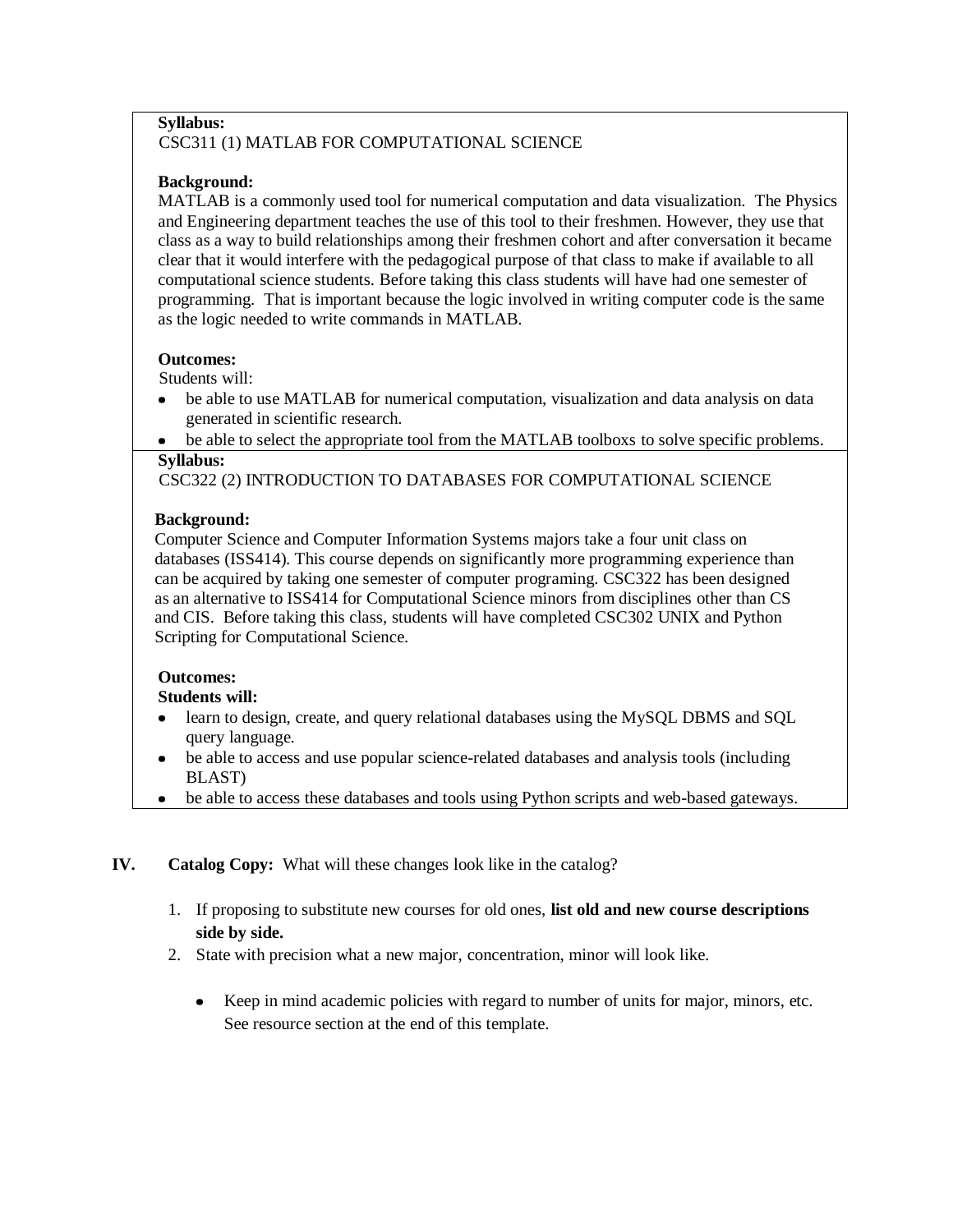| Catalog Description for Minor                                                                                                                                                   |             |
|---------------------------------------------------------------------------------------------------------------------------------------------------------------------------------|-------------|
| Students must take the following classes and then select one of the four<br>emphases listed below                                                                               |             |
| MTH144 (4) Calculus with Applications (GE)<br><b>OR</b>                                                                                                                         |             |
| MTH164 (4) Calculus I (GE)                                                                                                                                                      | 4 units     |
| MTH362 (2) Calculus Based Statistics<br><b>OR</b>                                                                                                                               |             |
| MTH382 (2) Mathematical Statistics                                                                                                                                              | 2 units     |
| CSC143 (3)                                                                                                                                                                      | 3 units     |
| CSC302 (2) UNIX and Python Scripting for Computational Science                                                                                                                  | 2 units     |
| CSC311 (1) MATLAB for Computational Science<br><b>OR</b>                                                                                                                        |             |
| ERG120 (1) Computational Methods for Engineers and Scientists II                                                                                                                | 1 unit      |
| CSC322 (2) Introduction to Databases for Computational Science<br><b>OR</b>                                                                                                     |             |
| ISS414 (4) Database Management Systems                                                                                                                                          | 2-4 units   |
| Capstone Experience:<br>HON498 (2) Honors Seminar I and HON499 (1) Honors Seminar II<br><b>OR</b>                                                                               |             |
| MTH496 (2) Service Learning in Mathematics I and MTH497 (1) Service<br>Learning in Mathematics II<br><b>OR</b>                                                                  |             |
| CSC496 (2) Service Learning in Computer Science I and CSC497 (1) Service<br>Learning in Computer Science II<br><b>OR</b>                                                        |             |
| Phy*** $(2)$ Physics capstone                                                                                                                                                   | $2-3$ units |
| <b>Pick one area of Emphasis:</b>                                                                                                                                               |             |
| <b>Biology</b> – Environmental Science Emphasis<br>BIO211 (4) Ecological and Evolutionary Systems – GE status change being<br>submitted by Biology to APC<br>BIO360 (3) Ecology | 7 units     |
| <b>Biology - Genetics Emphasis</b>                                                                                                                                              |             |
| BIO210 (4) Cell Biology and Biochemistry - GE<br>BIO345 (4) Genetics                                                                                                            | 8 units     |
| <b>Chemistry Emphasis</b>                                                                                                                                                       |             |
| CHE153 (4) General Chemistry I - GE                                                                                                                                             |             |
| CHE153 (4) General Chemistry II<br>CHE213 (3) Analytical Chemistry (Required for Mathematics or Chemistry                                                                       |             |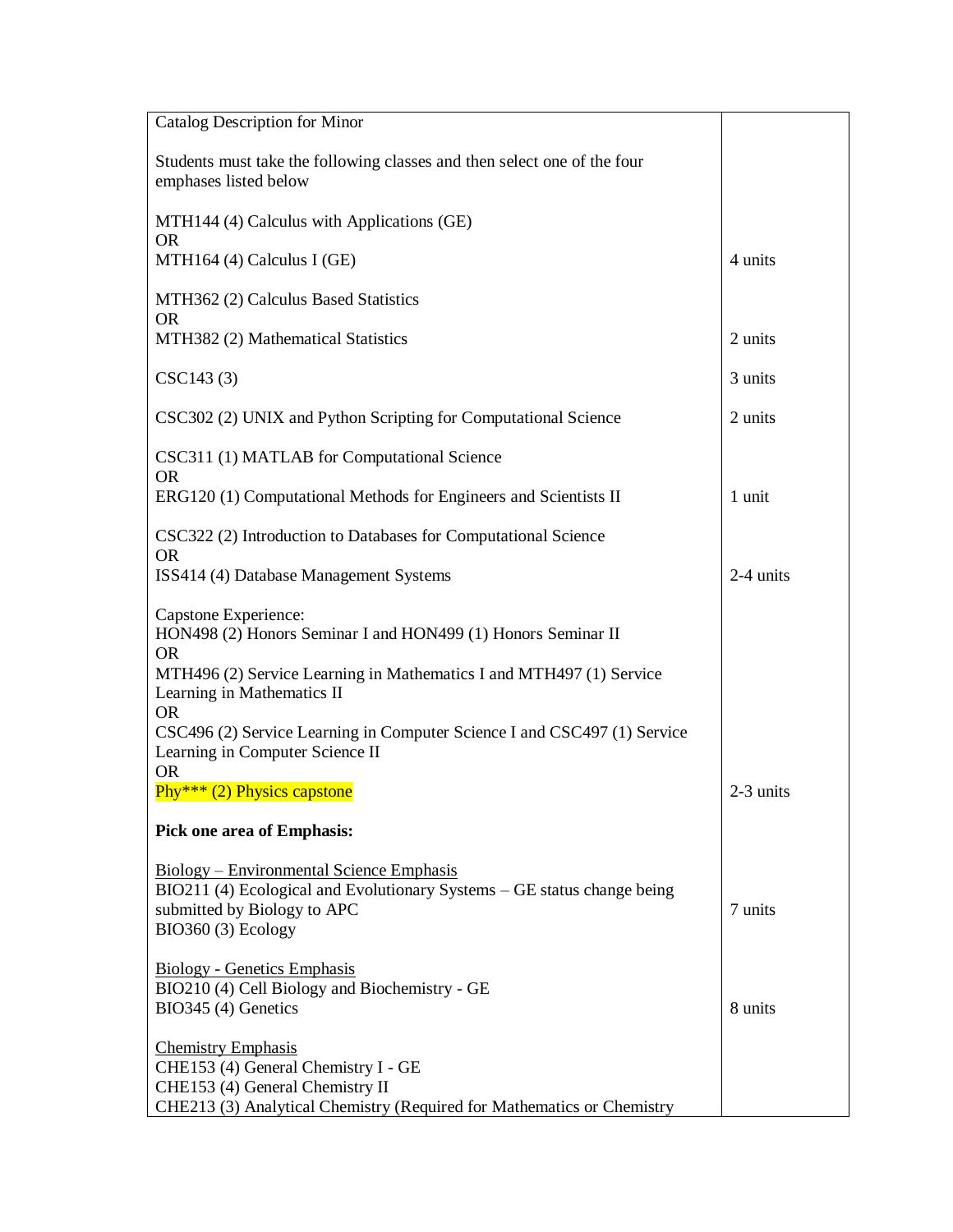| majors completing a Computational Science Minor with a Chemistry Emphasis,<br>Recommended for all others)                  |                                 |
|----------------------------------------------------------------------------------------------------------------------------|---------------------------------|
| CHE325 (5) Physical Chemistry I (Required for Mathematics or Chemistry                                                     |                                 |
| majors completing a Computational Science Minor with a Chemistry Emphasis,                                                 |                                 |
| Recommended others)                                                                                                        | $8-16$ units                    |
| Physics Emphasis<br>PHY241 (4) University Physics I (GE)                                                                   |                                 |
| PHY242 (4) University Physics II                                                                                           |                                 |
| PHY304 (4) Modern Physics (Required for Physics or Mathematics majors who<br>choose the emphasis, required for all others) | $8-12$ units                    |
| Total                                                                                                                      | 23-32 units (see<br>grid below) |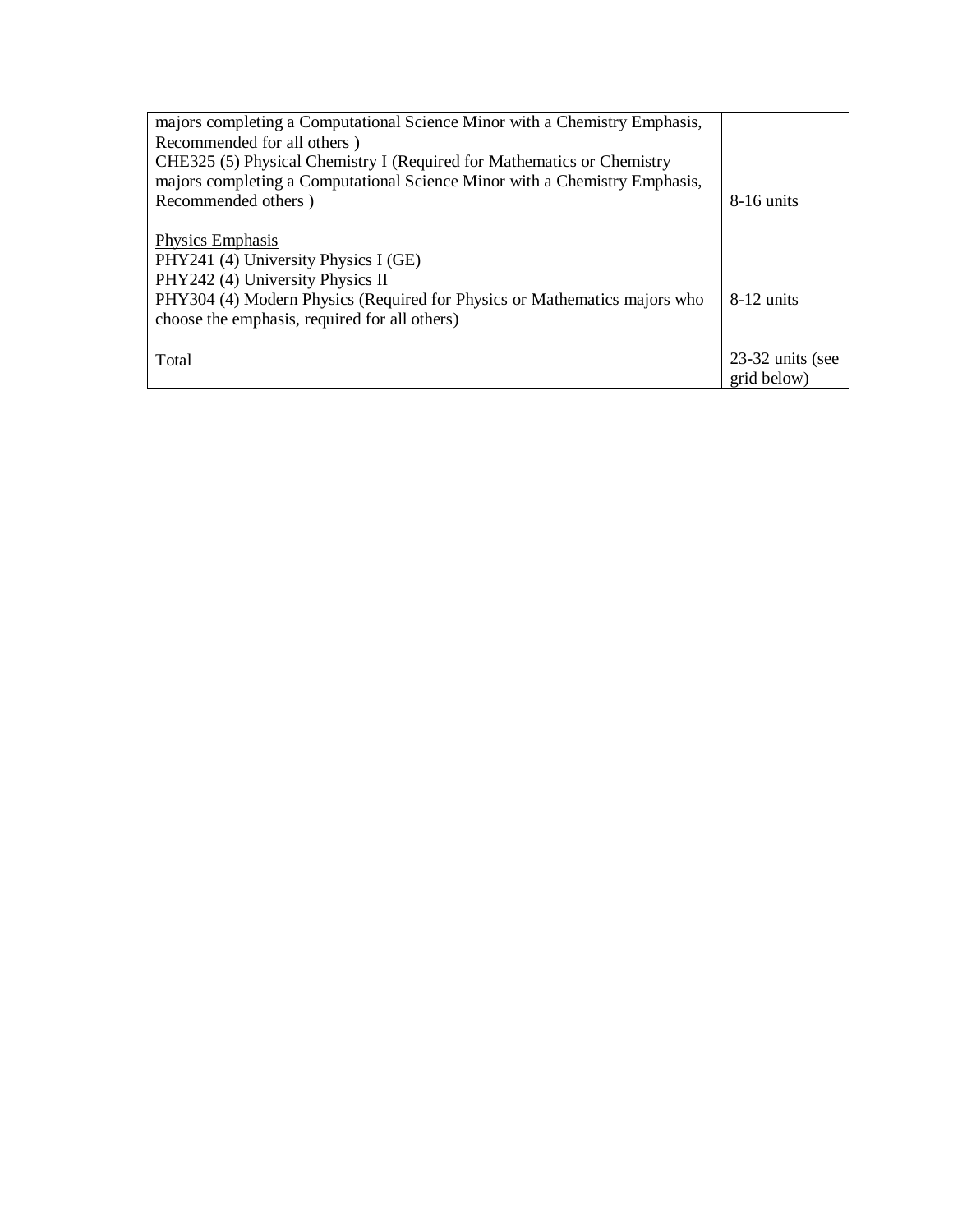| Major                                                                                                                     | <b>GE Classes</b>       | Classes in Major         | <b>Additional Classes for Minor</b> |  |
|---------------------------------------------------------------------------------------------------------------------------|-------------------------|--------------------------|-------------------------------------|--|
| Biology                                                                                                                   | MTH144 (4)              | MTH362 (2)               | CSC143(3)                           |  |
| Bio-Chem                                                                                                                  | BIO210 (4) or BIO211(4) | BIO360 (3) or BIO345 (4) | CSC302 (2)                          |  |
| <b>Env Science</b>                                                                                                        |                         |                          | CSC311(1)                           |  |
|                                                                                                                           |                         |                          | CSC322 (2)                          |  |
|                                                                                                                           |                         |                          | Capstone (3)                        |  |
|                                                                                                                           | 8 units                 | 5-6 units                | 11 units                            |  |
| 24-25 units total for the minor, 11 units distinct from the major, 13-14 upper division units                             |                         |                          |                                     |  |
| Chemistry                                                                                                                 | MTH164 (4)              | CHE153 (3)               |                                     |  |
|                                                                                                                           |                         |                          | MTH362 (2) or MTH382 (2)            |  |
|                                                                                                                           | CHE152 (4)              | $CHE213*(3)$             | CSC143(3)                           |  |
|                                                                                                                           |                         | $CHE315* (5)$            | CSC302 (2)                          |  |
|                                                                                                                           |                         |                          | CSC311(1)                           |  |
|                                                                                                                           |                         |                          | CSC322 (2)                          |  |
|                                                                                                                           |                         |                          | Capstone (3)                        |  |
|                                                                                                                           | 8 units                 | 11 units                 | 13 units                            |  |
| 32 units total for the minor, 13 units distinct from the major, 15 upper division units (additional chemistry that is     |                         |                          |                                     |  |
| required by the major added so that the total upper division units exceed 12).                                            |                         |                          |                                     |  |
| Computer Science or                                                                                                       | MTH164 (4)              | CSC143(3)                | MTH382 (2)                          |  |
| Computer Information                                                                                                      | BIO210 (4) or BIO211(4) | ISS414 (4)               | CSC302 (2)                          |  |
| Systems                                                                                                                   | or CHE152 (4) or PHY241 | Capstone (3)             | CSC311(1)                           |  |
|                                                                                                                           | (4)                     |                          | Second science course (3-4)         |  |
|                                                                                                                           | 8 units                 | 10 units                 | 8-9 units                           |  |
| 26-27 units for the minor, 12-13 units distinct from the major, 12-16 upper division units (depending on science          |                         |                          |                                     |  |
| selected).                                                                                                                |                         |                          |                                     |  |
| Mathematics with Biological                                                                                               | MTH164 (4)              | CSC143(3)                | CSC302 (2)                          |  |
| Emphasis                                                                                                                  | BIO210 (4) or BIO211(4) | MTH382 (2)               | CSC311(1)                           |  |
|                                                                                                                           |                         | Capstone (3)             | CSC322 (2)                          |  |
|                                                                                                                           |                         |                          | BIO345 (4) or BIO360 (3)            |  |
|                                                                                                                           | 8 units                 | 8 units                  | 8-9 units                           |  |
| 24-25 units for the minor, 12-13 units distinct from the major, 13-14 upper division units.                               |                         |                          |                                     |  |
| Mathematics with a                                                                                                        | MTH164 (4)              | CSC143(3)                | CSC302 (2)                          |  |
| <b>Chemistry Emphasis</b>                                                                                                 | BIO210 (4) or BIO211(4) | MTH382 (2)               | CSC311(1)                           |  |
|                                                                                                                           | or CHE152 (4)           | Capstone (3)             | CSC322 (2)                          |  |
|                                                                                                                           |                         |                          | CHE213 (3)                          |  |
|                                                                                                                           |                         |                          | CHE315 (5)                          |  |
|                                                                                                                           | 8 units                 | 8 units                  | 13 units                            |  |
|                                                                                                                           |                         |                          |                                     |  |
| 31 units for the minor, 13 units distinct from the major, 15 upper division units (note that the additional chemistry is  |                         |                          |                                     |  |
| listed to raise the total of upper division units above 12).                                                              |                         |                          |                                     |  |
| Mathematics with Physics                                                                                                  | MTH164 (4)              | CSC143(3)                | CSC302 (2)                          |  |
| Emphasis                                                                                                                  | PHY241**(4)             | MTH382 (2)               | CSC311(1)                           |  |
|                                                                                                                           |                         | Capstone (3)             | CSC322 (2)                          |  |
|                                                                                                                           |                         |                          | PHY242** (4)                        |  |
|                                                                                                                           |                         |                          | PHY304** (4)                        |  |
|                                                                                                                           | 8 units                 | 8 units                  | 13 units                            |  |
| 31 units for the minor, 13 units distinct from major, 14 upper division units (PHY304 added to raise the total number of  |                         |                          |                                     |  |
| upper division units above 12, also note that PHY241 is required by the mathematics major).                               |                         |                          |                                     |  |
| Physics and Physics                                                                                                       | MTH164 (4)              | PHY242 (4)               | CSC143(3)                           |  |
| Engineering                                                                                                               | PHY241(4)               | PHY304*** (4)            | CSC302 (2)                          |  |
|                                                                                                                           |                         | Physics Capstone (2)     | CSC322 (2)                          |  |
|                                                                                                                           |                         | EGR120(1)                | MTH382 (2)                          |  |
|                                                                                                                           | 8 units                 | 11 units                 | 9 units                             |  |
| 28 units for the minor, 9 units distinct from the major, 12 upper division units (PHY304 which is required by the Physics |                         |                          |                                     |  |
| major, is added to bring the total number of upper division units above 12).                                              |                         |                          |                                     |  |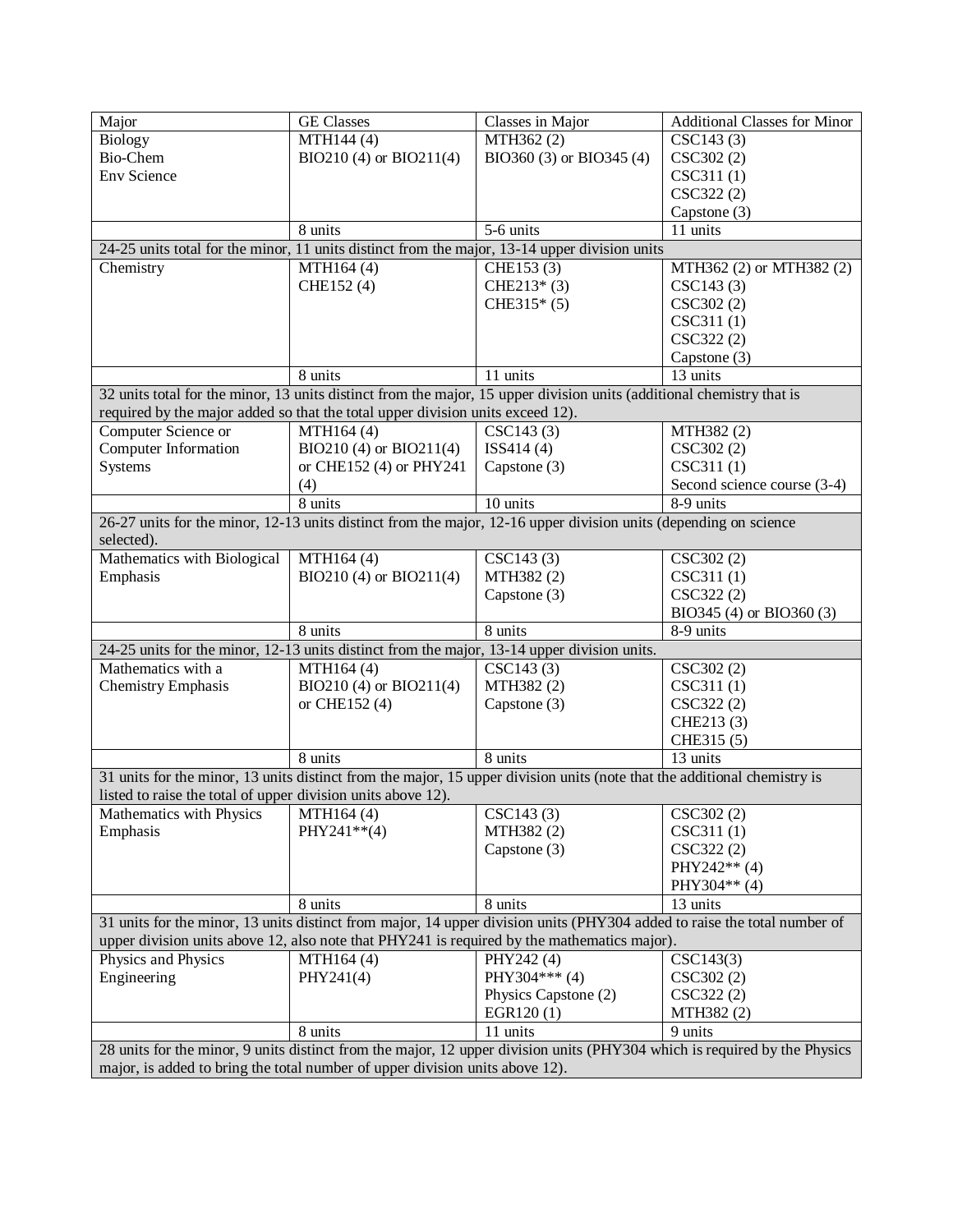| Old Descriptions | New Descriptions                                                                                                                                                                                                                                                                                                                                                                                                                                                                                                                                                                                                                                      |
|------------------|-------------------------------------------------------------------------------------------------------------------------------------------------------------------------------------------------------------------------------------------------------------------------------------------------------------------------------------------------------------------------------------------------------------------------------------------------------------------------------------------------------------------------------------------------------------------------------------------------------------------------------------------------------|
| $N/A$ new class  | CSC302 (2) UNIX AND PYTHON SCRIPTING<br>FOR COMPUTATIONAL SCIENCE<br>An introduction to UNIX and Python scripting in<br>the context of applications to scientific research.<br>Students will become competent users of the<br>UNIX operating system. They will learn to find<br>and manipulate data from various file formats<br>(including text, FASTA, HTML, XML) using<br>regular expressions with UNIX and Python scripts.<br>They will learn to use Python for data analysis and<br>for more specialized purposes using third party<br>modules including NumPy, BioPython, and<br>Tkinter.<br>Prerequisite CSC 143 with a grade of C- or better. |
|                  | Note that to make the minor flexible for students,                                                                                                                                                                                                                                                                                                                                                                                                                                                                                                                                                                                                    |
|                  | this class will be taught annually.                                                                                                                                                                                                                                                                                                                                                                                                                                                                                                                                                                                                                   |
| $N/A$ new class  | CSC311 (1) MATLAB FOR COMPUTATIONAL                                                                                                                                                                                                                                                                                                                                                                                                                                                                                                                                                                                                                   |
|                  | <b>SCIENCE</b>                                                                                                                                                                                                                                                                                                                                                                                                                                                                                                                                                                                                                                        |
|                  | MatLab will be introduced as a tool for numerical                                                                                                                                                                                                                                                                                                                                                                                                                                                                                                                                                                                                     |
|                  | computation, visualization, and data analysis in                                                                                                                                                                                                                                                                                                                                                                                                                                                                                                                                                                                                      |
|                  | science-related research. Various toolboxes will be                                                                                                                                                                                                                                                                                                                                                                                                                                                                                                                                                                                                   |
|                  | explored. Students will gain experience in                                                                                                                                                                                                                                                                                                                                                                                                                                                                                                                                                                                                            |
|                  | selecting and using the appropriate tool for the job.                                                                                                                                                                                                                                                                                                                                                                                                                                                                                                                                                                                                 |
|                  | Prerequisite CSC 143 with a grade of $C$ - or better.                                                                                                                                                                                                                                                                                                                                                                                                                                                                                                                                                                                                 |
|                  | Note that to make the minor flexible for students,                                                                                                                                                                                                                                                                                                                                                                                                                                                                                                                                                                                                    |
|                  | this class will be taught annually.                                                                                                                                                                                                                                                                                                                                                                                                                                                                                                                                                                                                                   |
| N/A new class    | CSC322 (2) INTRODUCTION TO DATABASES                                                                                                                                                                                                                                                                                                                                                                                                                                                                                                                                                                                                                  |
|                  | FOR COMPUTATIONAL SCIENCE                                                                                                                                                                                                                                                                                                                                                                                                                                                                                                                                                                                                                             |
|                  | An introduction to databases in the context of                                                                                                                                                                                                                                                                                                                                                                                                                                                                                                                                                                                                        |
|                  | scientific research. Students will learn to design,                                                                                                                                                                                                                                                                                                                                                                                                                                                                                                                                                                                                   |
|                  | create, and query relational databases using the                                                                                                                                                                                                                                                                                                                                                                                                                                                                                                                                                                                                      |
|                  | MySQL DBMS and SQL query language. They                                                                                                                                                                                                                                                                                                                                                                                                                                                                                                                                                                                                               |
|                  | will become familiar with popular science-related                                                                                                                                                                                                                                                                                                                                                                                                                                                                                                                                                                                                     |
|                  | databases and analysis tools (e.g. BLAST) and                                                                                                                                                                                                                                                                                                                                                                                                                                                                                                                                                                                                         |
|                  | gain experience accessing them using Python                                                                                                                                                                                                                                                                                                                                                                                                                                                                                                                                                                                                           |
|                  | scripts and web-based gateways.                                                                                                                                                                                                                                                                                                                                                                                                                                                                                                                                                                                                                       |
|                  | Prerequisite Computer Science 302                                                                                                                                                                                                                                                                                                                                                                                                                                                                                                                                                                                                                     |
|                  | Note that to make the minor flexible for students,<br>this class will be taught annually.                                                                                                                                                                                                                                                                                                                                                                                                                                                                                                                                                             |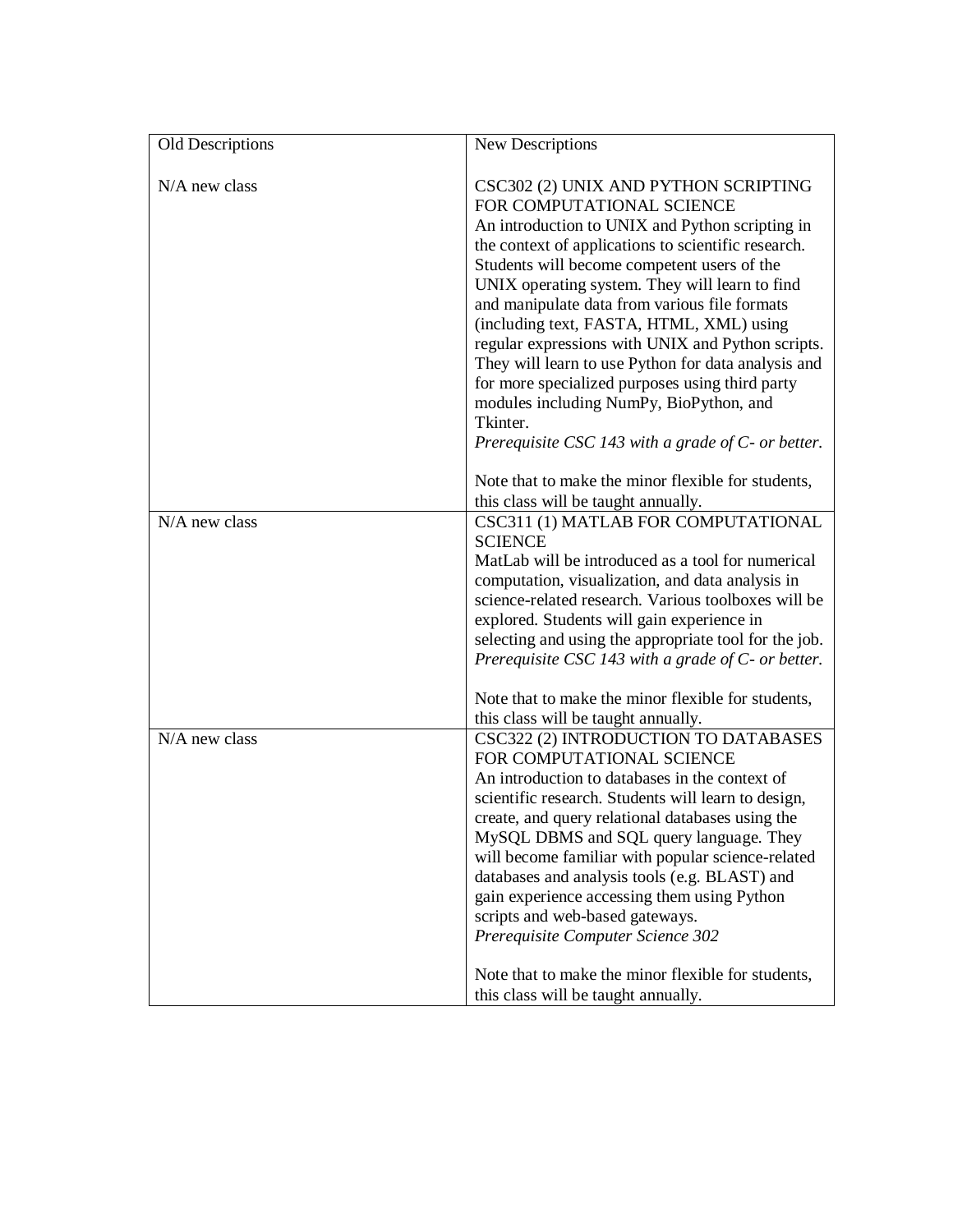| Old Descriptions                                                                                                                                                                                                                                                                                                                                                                                                                | New Descriptions                                                                                                                                                                                                                                                                                                                                                                                                                                                                                                                                                                                                                                                                                                    |
|---------------------------------------------------------------------------------------------------------------------------------------------------------------------------------------------------------------------------------------------------------------------------------------------------------------------------------------------------------------------------------------------------------------------------------|---------------------------------------------------------------------------------------------------------------------------------------------------------------------------------------------------------------------------------------------------------------------------------------------------------------------------------------------------------------------------------------------------------------------------------------------------------------------------------------------------------------------------------------------------------------------------------------------------------------------------------------------------------------------------------------------------------------------|
| ISS 414 (4) DATA BASE<br><b>MANAGEMENT SYSTEMS</b><br>An introduction to database management<br>systems covering data models (including<br>relational, network, hierarchical, and object<br>oriented), relational databases, query<br>languages, relational database design,<br>transaction processing, distributed<br>databases, and physical database<br>design. Offered $2011-2012$ .<br>Prerequisite: Computer Science 153. | ISS 414 (4) DATA BASE MANAGEMENT<br><b>SYSTEMS</b><br>An introduction to database management systems<br>covering data models (including relational,<br>network, hierarchical, and object oriented),<br>relational databases, query languages, relational<br>database design, transaction processing, distributed<br>databases, and physical database design. Students<br>will see examples from both business and science.<br>They will become familiar with analysis<br>tools associated with scientific databases (e.g.<br>BLAST) and gain experience accessing databases<br>using Python scripts and web-based gateways.<br>Offered 2011-2012.<br>Prerequisite: Computer Science 153.<br>Alternating year class. |
|                                                                                                                                                                                                                                                                                                                                                                                                                                 |                                                                                                                                                                                                                                                                                                                                                                                                                                                                                                                                                                                                                                                                                                                     |

### **V. Recorded Department/School Vote:**

Please state the number and percentage of department school faculty who voted for the proposal. If other departments are affected, please inform the committee how those departments voted.

This proposal was developed collaboratively with all the academic departments in Rohr Science.

#### **VI. Library Impact:**

What new library acquisitions, if any, will be needed to support the proposed changes? (If none, please state that.)

None.

# **VII. Technological Impact:**

What new software, hardware or additional lab space will be needed to support the proposed changes? (If none, please state that.)

We expect to need to purchase on research server (a computer) that can be shared by faculty and students in the department. We will also need a limited amount of software for visualization and at least one more MATLAB license. As mentioned above, MICS has already raised the needed funds to purchase these materials.